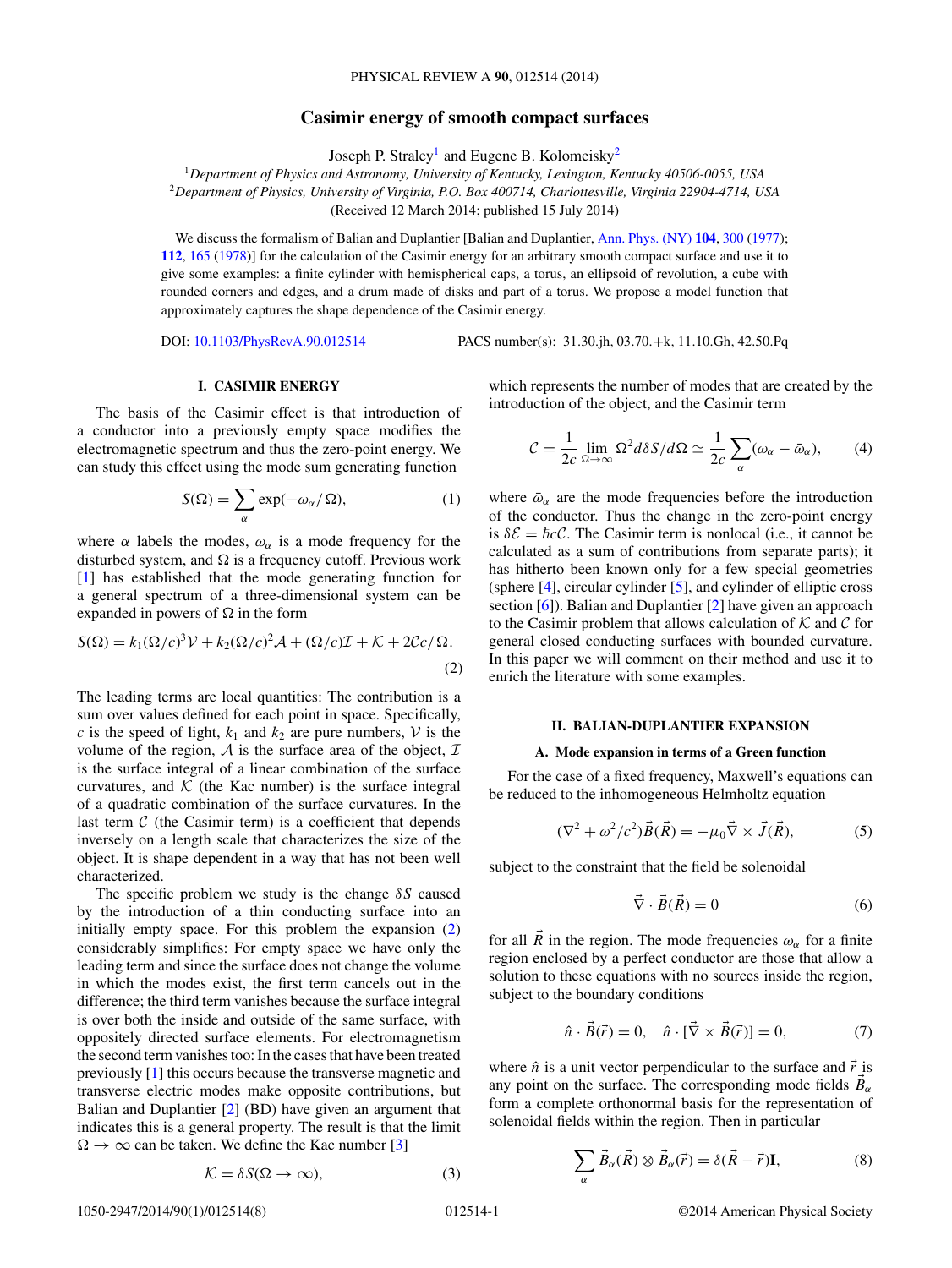<span id="page-1-0"></span>where **I** is the unit tensor and ⊗ denotes the dyadic product. For general frequency *ω* we now consider the matrix

$$
\Gamma(\vec{R},\vec{r}) = \sum_{\alpha} \frac{\omega_{\alpha}^2}{\omega_{\alpha}^2 - \omega^2} \vec{B}_{\alpha}(\vec{R}) \otimes \vec{B}_{\alpha}(\vec{r}).
$$
 (9)

Regarded as a function of  $R$ ,  $\Gamma$  satisfies the inhomogeneous Helmholtz equation

$$
(\nabla^2 + \omega^2/c^2)\mathbf{\Gamma}(\vec{R}, \vec{r}) = -\mu_0 \vec{\nabla}_R \times [\vec{\nabla}_R \times \mathbf{I} \delta(\vec{R} - \vec{r})] \tag{10}
$$

and inherits from  $B(R)$  the property  $\nabla_R \cdot \mathbf{\Gamma} = 0$  and the conditions that  $\hat{n}_R \cdot \Gamma(R, \vec{r}) = 0$  and  $\hat{n}_R \cdot [\nabla_R \times \Gamma(R, \vec{r})] = 0$ when  $\overrightarrow{R}$  is on the boundary. Then  $\Gamma(R, \vec{r}) \cdot \vec{m}$  is the magnetic field at  $\vec{R}$  caused by a magnetic dipole  $\vec{m}$  at  $\vec{r}$  in the presence of the conductor: It is the Green function for that problem. We similarly define  $\Gamma_0$  for the space in the absence of the conductor.

We can see from Eq. (9) that there is divergent response to the presence of an oscillating magnetic dipole at the resonant frequencies, as would be expected on physical grounds. Regarding *ω* as a complex-valued variable, the Green function has simple poles at the mode frequencies and is analytic elsewhere. Integrating  $tr\Gamma(\vec{r}, \vec{r})$  over all space turns (9) to a sum of simple poles with residue  $\frac{1}{2}\omega_{\alpha}$ . For  $\omega$  with a small positive imaginary part this reduces to a set of delta functions  $i \frac{1}{2} \pi \omega \delta(\omega - \omega_\alpha)$  from which the mode sum generating function can be constructed. The argument can be repeated for the region exterior to the conductor and for the whole space in the absence of the conductor, leading to the definition

$$
\Phi(\omega) = \int d^3r \, \text{tr}[\Gamma(\vec{r}, \vec{r}; \omega) - \Gamma_0(\vec{r}, \vec{r}; \omega)],\tag{11}
$$

where the integral is over all space, so that this contains both the interior and exterior modes and subtracts out the modes for empty space. It has the property

$$
\mathrm{Im}\Phi(\omega+i\epsilon) = \frac{1}{2}\pi \sum_{\alpha} \omega[\delta(\omega-\omega_{\alpha})-\delta(\omega-\bar{\omega}_{\alpha})] \tag{12}
$$

and thus [\[7\]](#page-7-0)

$$
\delta S(\Omega) = \text{Im} \int_0^{\infty + i\epsilon} \frac{2}{\pi \omega} \exp(-\omega/\Omega) \Phi(\omega) d\omega, \quad (13)
$$

which motivates the further discussion of  $\Gamma$ .

## **B. Integral equation for the Green function**

In the absence of boundaries the magnetic field due to an oscillating magnetic dipole is given by

$$
\Gamma_0(\vec{R}, \vec{r}) \cdot \vec{m} = [\vec{m}(\vec{\nabla}_R \cdot \vec{\nabla}_r) - \vec{\nabla}_R(\vec{m} \cdot \vec{\nabla}_r)]G_0(\rho), \quad (14)
$$

where

$$
\vec{\rho} = \vec{R} - \vec{r}, \quad \rho = |\vec{\rho}|,\tag{15}
$$

and

$$
G_0(\rho) = \frac{e^{i\omega\rho/c}}{4\pi\rho} \tag{16}
$$

is the Green function for the scalar Helmholtz equation. When there is a conducting surface present, a surface current  $j_{\text{ind}}(\vec{r})$  is induced, which gives rise to a new magnetic field  $\vec{B}_{ind}$ . Thus we are led to define another Green function **M**,

$$
\vec{B}_{\text{ind}}(\vec{R}) = \mu_0 \int_s d^2 r \, \vec{\nabla}_R \times G_0(\vec{R}, \vec{r}) \vec{j}_{\text{ind}}(\vec{r})
$$
\n
$$
\equiv \mu_0 \mathbf{M}(\vec{R}, \vec{r}) \cdot \vec{j}_{\text{ind}}(\vec{r}), \tag{17}
$$

where the integral is over the surface of the conductor and in the second line we introduce the convention that the repeated index  $\vec{r}$  implies an integration over the surface. The surface current completely represents the effect of the conducting surface, so the total field can be regarded as the combination of the field due to the source alone and to the field created by the induced currents, as if the fields were propagating in free space:

$$
\Gamma(\vec{R}, \vec{r}_0) \cdot \hat{m} = \Gamma_0(\vec{R}, \vec{r}_0) \cdot \hat{m} + \mathbf{M}(\vec{R}, \vec{r}) \cdot \vec{j}_{\text{ind}}(\vec{r}). \tag{18}
$$

Note that  $j_{\text{ind}}$  depends implicitly on the location  $\vec{r}_0$  and orientation *m*ˆ of the source.

The surface provides perfect screening: When the source is inside, there are no fields outside. The tangential components of  $\vec{B}$  can be discontinuous across the boundary due to the presence of *j*<sub>ind</sub>. Balian and Duplantier observe that we can use this to determine  $j_{\text{ind}}$  in the form

$$
\vec{j}_{\text{ind}}(\vec{R}) = \frac{2}{\mu_0} \hat{n}(\vec{R}) \times \vec{B}(\vec{R}). \tag{19}
$$

Here  $\hat{n}$  is directed outward when the source is within the surface and inward when the source is outside. This gives a local relationship between  $j_{ind}(R)$  and  $B(R)$ .

The field  $\vec{B}(\vec{R})$  is the total field due to all currents except the surface current at  $\overrightarrow{R}$  (this exclusion is the origin of the factor of 2). It is defined as follows: For *R* close to the surface (at distance  $\epsilon$  from it), we imagine using the first version of (17) to calculate  $B_{ind}(R)$ , but exclude from the surface integral a small region near  $\overrightarrow{R}$  that is significantly larger than  $\epsilon$ . This part of  $B_{\text{ind}}$  is continuous as  $\overrightarrow{R}$  moves through the surface. The excluded region contributes a field that is discontinuous at the surface. The surface current  $(19)$  is chosen so that  $\dot{B}_0$ and the part of  $\vec{B}_{ind}(\vec{R})$  just computed are canceled for  $\vec{R}$  just outside the surface. In taking the limit that  $\vec{R}$  is on the surface, the size of the small region can go to zero; the magnetic field  $B(R)$  is after all the result of doing the integral (17) over the whole surface.

Substituting Eq.  $(18)$  gives an integral equation for  $j<sub>ind</sub>$ ,

$$
\vec{j}_{\text{ind}}(\vec{R}) = \vec{j}_s(\vec{R}) + \mathbf{K}(\vec{R}, \vec{r}) \cdot \vec{j}_{\text{ind}}(\vec{r}), \tag{20}
$$

where

$$
\mathbf{K}(\vec{R}, \vec{r}) = 2\hat{n}(\vec{R}) \times \mathbf{M}(\vec{R}, \vec{r})
$$
 (21)

describes how the magnetic field created by a current at  $\vec{r}$ induces a current at  $\vec{R}$  and

$$
\vec{j}_s(\vec{R}) = 2\hat{n}(\vec{R}) \times \Gamma_0(\vec{R}, \vec{r}) \cdot \vec{m}
$$
 (22)

is the part of the surface current that is directly due to the presence of the magnetic dipole  $\vec{m}$  at  $\vec{r}$ . The useful feature of (20) is that it turns a set of three-dimensional partial differential equations for fields with three components into an integral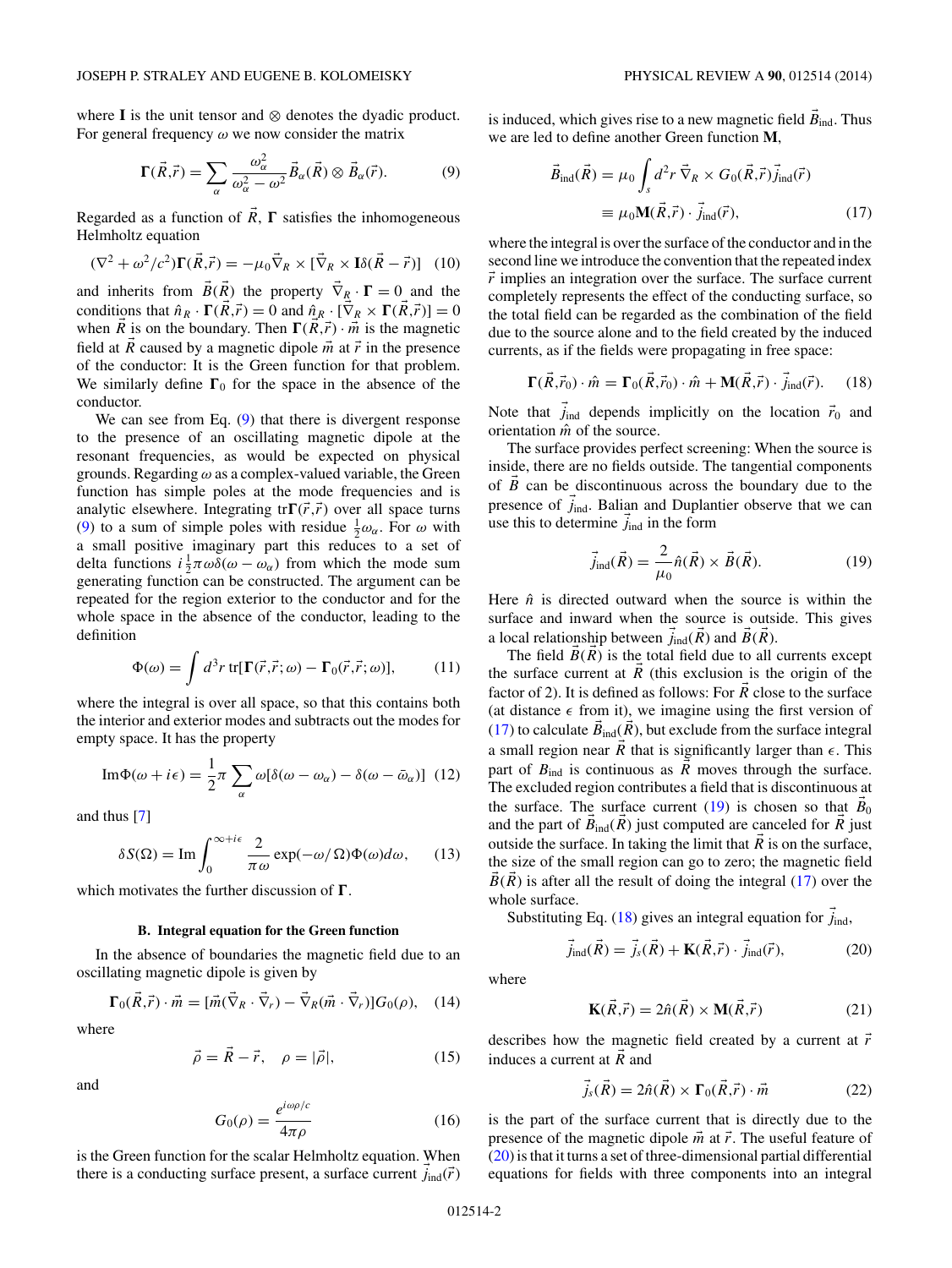<span id="page-2-0"></span>equation for a two-component vector field existing on a twodimensional surface. This makes the numerical study of the problem greatly simpler.

### **C. Series representation of the Green function**

The integral equation  $(20)$  can be given a formal solution by repeatedly substituting it into itself, giving an expansion

$$
\vec{j}_{\text{ind}} = \vec{j}_s + \mathbf{K} \cdot \vec{j}_s + \mathbf{K} \cdot \mathbf{K} \cdot \vec{j}_s + \cdots. \tag{23}
$$

This leads to a corresponding expansion for  $\Gamma$ 

$$
\mathbf{\Gamma} = \mathbf{\Gamma}_0 + \mathbf{M} \cdot j_s + \mathbf{M} \cdot \mathbf{K} \cdot j_s + \cdots. \tag{24}
$$

The usual route to solving the electromagnetism problem we are considering is to find a set of fields satisfying Maxwell's equations away from the boundary, then impose the boundary conditions [\(7\)](#page-0-0) that enforce continuity of some components of the field, and only at the end (if ever) consider the discontinuous components that correspond to the surface currents and charges. Balian and Duplantier reverse the process and find the surface currents first. The usual boundary conditions do not play an explicit role.

In defense of BD's approach, we observe that induction of surface currents is how the conducting surface screens the electromagnetic field and that it necessarily establishes these currents on a local basis. Balian and Duplantier's approach is the way that nature solves the problem.

To convince oneself that we are studying the same problem, it is useful to consider the case of spherical geometry. Suppose that BD's boundary condition is not finding the correct solution. Then there is a solution to Maxwell's equations that has vanishing tangential components of the magnetic field at the surface, but nonzero radial magnetic field. Since  $\vec{r} \cdot \vec{B}$  is a solution to the scalar wave equation, the surface components determine this quantity everywhere outside, in the form  $\sum A_{l,m} j_l(\omega r/c) Y_{l,m}(\theta,\phi)$ . It is then readily shown [\[8\]](#page-7-0) that for general  $\omega$  this implies nonzero tangential components of the magnetic field, contrary to our starting assumption. Although an example is less than a proof, the point is that tangential and normal components of the magnetic field are related to each other and even in the special case of spherical geometry we cannot have one without the other.

The expansion  $(23)$  has the virtue that it turns a problem to be solved [\(20\)](#page-1-0) into an expansion to be evaluated: The explicit form of the right-hand side of  $(23)$  is known. Yet if we had been interested in the currents and fields at a particular frequency the expansion would be a terrible idea. The source emits electromagnetic waves that are scattered on every encounter with the surface and the mode frequencies emerge from the coherence of many such scatterings, giving a divergent response  $j_{\text{ind}}$ . This would appear in this representation as a consequence of the failure of the expansion to converge. However, the expansion works fine for the intended application: When we chose the contour for Eq.  $(13)$  to lie along the imaginary frequency axis (and then closing at infinity), the various Green functions have an exponential decrease with distance and the sum is rapidly convergent. It will turn out that just the first nonvanishing term is a good approximation.

Now returning to the evaluation of  $(13)$  using  $(11)$ , the leading term of (24) cancels. This could be anticipated from

[\(2\)](#page-0-0) because the surface being introduced does not change the volume. For the remaining terms of  $(24)$ , BD show that the three-dimensional integral in  $(11)$  can be done analytically to give

$$
\Phi(\omega) = \sum_{m=1}^{\infty} \Phi_m,
$$
\n
$$
\Phi_m = \frac{1}{2m} \omega \frac{d}{d\omega} \text{Tr} \mathbf{K}(\vec{r}_1, \vec{r}_m) \cdots \mathbf{K}(\vec{r}_3, \vec{r}_2) \mathbf{K}(\vec{r}_2, \vec{r}_1),
$$
\n(25)

where the symbol Tr represents the trace over the resulting product as well as surface integrals over the variables  $\vec{r}_i$ , all of which are on the surface. This expression can be interpreted as a sum over all closed paths of *m* sites.

The sum resembles the expansion of a logarithm. A similar expression has appeared in the evaluations of the Casimir energy for geometries that allow separation of variables [\[4–6\]](#page-7-0).

On physical grounds, the poles of  $\Phi$  should all be for real  $\omega$ . Then the integrand for  $(13)$  is analytic in the upper half plane. This allows us to choose a path of integration that goes along the imaginary *ω* axis to large values and then returns to the real axis along an arc at large  $|\omega|$ . Writing  $\omega = i \gamma c$ , we find that **K** and **M** have no imaginary part on the *y* axis. Combining [\(21\)](#page-1-0),  $(17)$ , and  $(16)$ , the explicit form of **K** is

$$
\mathbf{K}(\vec{r}_2, \vec{r}_1) = -\frac{e^{-y\rho}(1+y\rho)}{2\pi\rho^3} (\vec{\rho} \otimes \hat{n}_2 - \mathbf{I}\vec{\rho} \cdot \hat{n}_2), \qquad (26)
$$

where  $\vec{\rho} = \vec{r}_2 - \vec{r}_1$  and  $\hat{n}_2$  is the outward normal to the surface at  $\vec{r}_2$ . Despite the singularity at  $\rho = 0$ , the integral of this expression is not divergent because in that limit both  $\vec{\rho}$  and  $j_2$ are tangent to the surface and thus perpendicular to  $\hat{n}_2$ ; then  $\vec{\rho}$ ( $\hat{n}$  ·  $\vec{j}$ ) – ( $\hat{n}$  ·  $\vec{\rho}$ ) $\vec{j}$  is vanishing like  $\rho^2$ , leaving an integrable 1*/ρ* singularity.

For every closed path of sites on the surface there is a corresponding one in which the sites are traversed in reversed order. Physically we might expect these paths to have related values, but the dependence of **K** on  $\vec{\rho}$  suggests that reversing the path will reverse the sign of each factor in Eq.  $(25)$ , leading to a cancellation when there is an odd number of sites. For this reason only the even *m* terms need be considered. Since **K** is not symmetric under an exchange of labels, the perfect cancellation of odd-numbered terms is not obvious; however, we believe it holds.

Balian and Duplantier give a slightly different argument for the vanishing of the  $\Phi_m$  with *m* odd. Having calculated the Casimir term using the magnetic Green function, they calculate it again using the electric Green function and find that the odd terms appear with reversed sign. However, these must agree since knowledge of the magnetic fields completely determines the electric fields. Thus the odd terms must vanish.

The frequency derivative that appears in the definition of  $\Phi_m$  gives *m* terms that differ only in the labeling (and thus are numerically equal), in which one of the **K** factors is replaced by

$$
d\mathbf{K}(\vec{r}_1, \vec{r}_2)/dy = -\frac{y\rho^2}{1 + y\rho} \mathbf{K}(\vec{r}_1, \vec{r}_2).
$$
 (27)

When  $\omega$  has a large positive imaginary part, **K** is exponentially small except when  $\rho = |\vec{r}_i - \vec{r}_j|$  is small. This implies that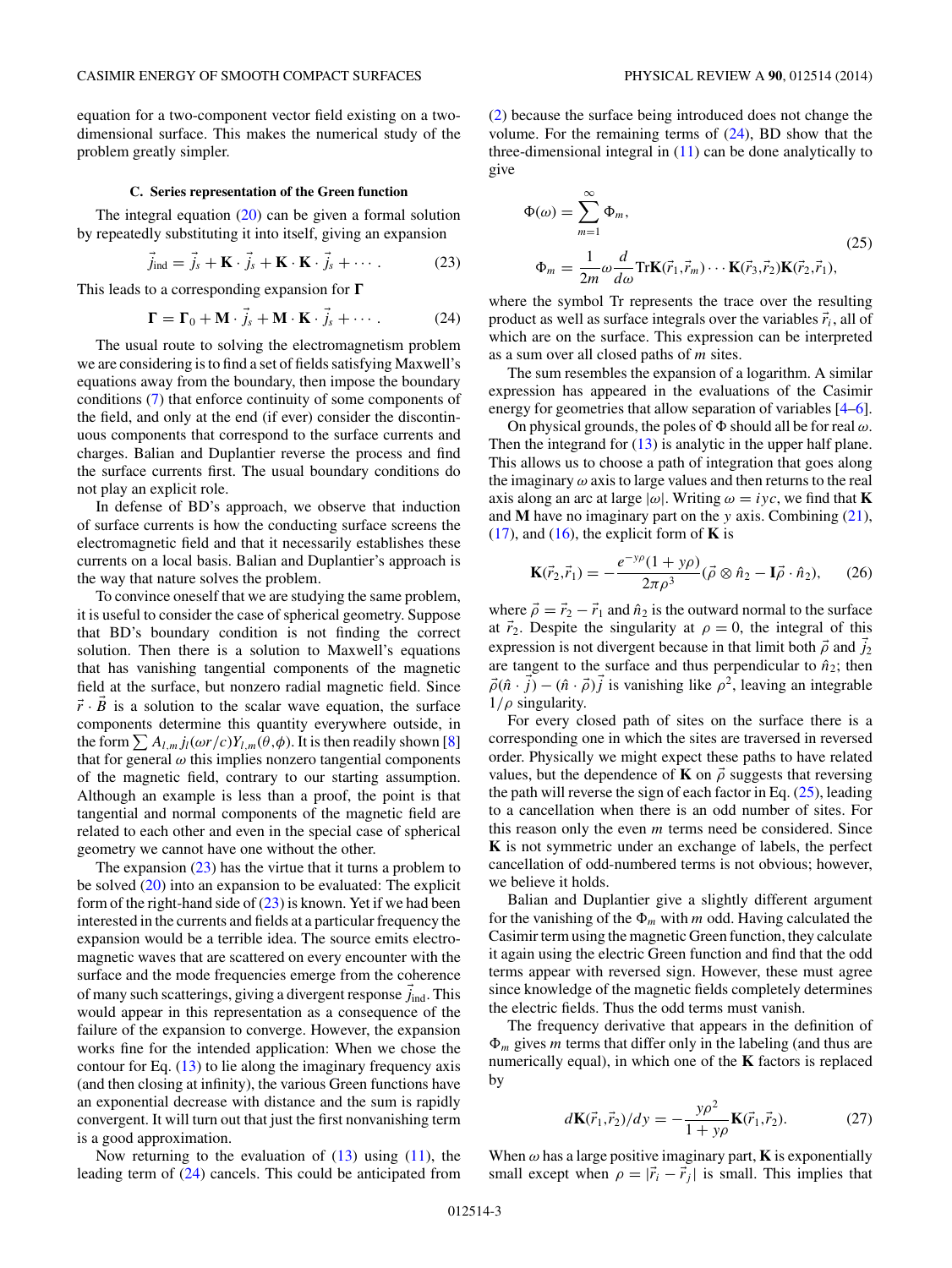<span id="page-3-0"></span>for large  $|\omega|$ ,  $\Phi_4$  (and higher-order  $\Phi_m$ ) vanishes for large  $\omega$ , while  $\Phi_2$  takes on a constant value that can be calculated by the surface integral over a combination of the principle curvatures  $\kappa_i$  of the surface (the explicit expression is given below).

According to  $(3)$  and  $(13)$ , the Kac number is given by

$$
\mathcal{K} = \text{Im} \int_0^{\infty + i\epsilon} \frac{2}{\pi \omega} \Phi(\omega) d\omega.
$$
 (28)

The integrand is analytic in the upper half plane, so we can choose the contour that goes from the origin along the imaginary  $\omega$  axis and then returns to the real axis along an arc at large  $|\omega|$ . The integrand is real on the first part of the contour and thus makes no contribution; it is  $\Phi(\infty)/\omega$  on the arc, which leads to the conclusion  $\mathcal{K} = -\Phi(i\infty)$ .

It is significant that the integral exists, because this implies that we can take the limit  $\Omega \to \infty$  in Eq. [\(2\)](#page-0-0): In the expansion of  $S(\Omega)$  in powers of  $\Omega$ , the first three terms vanish. In contrast, a scalar field theory would surely have a nonvanishing second term, implying a contribution to the surface tension coming from vacuum fluctuations of the field [\[9\]](#page-7-0).

In the large-*y* limit the only contribution to [\(26\)](#page-2-0) comes from small separations, so  $K$  can be calculated from the curvature elements of the surface. Explicitly,

$$
\mathcal{K} = \frac{1}{128\pi} \int_{s} \left[ 3(\kappa_1 - \kappa_2)^2 + 8\kappa_1 \kappa_2 \right] d^2 r. \tag{29}
$$

The second term reduces to the Gauss-Bonnet integral, which is a topological invariant:

$$
\int \kappa_1 \kappa_2 d^2 r = 4\pi (1 - g),\tag{30}
$$

where *g* is the genus of the surface ( $g = 0$  for singly connected surfaces;  $g = 1$  for the torus). We observe that  $(29)$  is positive for all singly connected surfaces: The introduction of a conducting surface slightly increases the number of modes. The expression is also positive for surfaces of genus 1, however this includes zero-frequency modes that represent a magnetic field that threads the space, which properly do not belong in the Kac number.

The Casimir term can be evaluated using the same contour. Using  $(4)$  and  $(13)$ ,

$$
\mathcal{C} = \operatorname{Im} \int_0^{\infty + i\epsilon} \Phi(\omega) \frac{d\omega}{\pi}
$$
  
= 
$$
\operatorname{Im} \int_0^{\infty + i\epsilon} [\Phi(\omega) + \mathcal{K}] \frac{d\omega}{\pi}
$$
  
= 
$$
\int_0^{\infty} [\Phi(iyc) + \mathcal{K}] \frac{dy}{\pi}.
$$
 (31)

The addition of  $K$  to the integrand does not change the integral along the real  $\omega$  axis because it is adding a real number and we only need the imaginary part; however, upon changing the contour to the imaginary  $\omega$  (real  $y$ ) axis, it eliminates the contribution from the arc at large  $|\omega|$ . Since  $\Phi(iy)$  approaches  $-K$  at large *y*, the addition makes the remaining integral convergent.

For  $\omega = iyc$ , the tensors **K** are real. There is an even number of these in every term of  $\Phi$  and it is a decreasing function of *y*. Then it is expected that each of the  $\Phi_{2m}$  will be negative

valued. However, the integral of  $\Phi_2 + \mathcal{K}$  is usually positive, with the consequence that the Casimir term will be positive. Long cylinders are the known exception to this rule, where the *y* integral of  $\Phi_2 + \mathcal{K}$  is small.

By means of the argument just presented, BD have reduced the determination of the Kac number and the Casimir term to the evaluation of some multiple integrals over known integrands. In Sec. III we will use these to determine the properties of some smooth surfaces. We note that the BD paper goes beyond these results to discuss many other things, including the case of finite temperature and surfaces with sharp creases, and to verify that the expressions are consistent with the results for the parallel planes, cylinder, and sphere geometries calculated by other approaches.

Routes to the calculation of the Casimir interaction between objects have been given previously  $[10-15]$ . We believe these all develop along the same lines, differing mainly in notation and in how the authors propose to turn their formal results into numerical values. We note that the self-interaction case is slightly more complicated that the case of interaction between separate objects in that it needs the subtraction of  $K$  that appears in Eq. (31).

## **III. NUMERICAL EVALUATION**

The evaluation of  $\Phi_m$  [Eq. [\(25\)](#page-2-0)] requires *m* integrals over the surface; the result  $(31)$  is the integral over *y* of the sum of the  $\Phi_{2m}$ . These integrals are sufficiently complicated to defy analytic treatment, which is undoubtedly why BD's method has attracted so little attention. However, they are tractable as numerical integrals.

A surface integral of a function  $F(\vec{r})$  can be written as an integral over the solid angle and estimated (Monte Carlo integration [\[16\]](#page-7-0)) as an average over a large set of unit vectors  $\hat{r}_i$  chosen randomly with uniform distribution of orientations

$$
F(\vec{r})d^2r = \int F(\hat{r}s(\hat{r}))W(\hat{r})d\Omega
$$

$$
\approx \frac{1}{N}\sum_{i=1}^N F(\vec{r}_i)W(\hat{r}_i)4\pi, \qquad (32)
$$

where  $d\Omega$  represents an integral over solid angles and  $W(\hat{r}_i)$ is the weight function that translates solid angle into surface area, given by

$$
W(\hat{r}) = \frac{r^2}{\hat{n} \cdot \hat{r}}.
$$
\n(33)

Then we can use  $(32)$  to calculate the area of the surface

$$
\mathcal{A} = \int W(\hat{r}) \frac{d\Omega}{4\pi} \tag{34}
$$

and the Kac number

 $\overline{a}$ 

$$
\mathcal{K} = \frac{1}{128\pi} \int_{s} \left[ 3(\kappa_1 - \kappa_2)^2 + 8\kappa_1 \kappa_2 \right] W(\hat{r}) \frac{d\Omega}{4\pi}.
$$
 (35)

Evaluation of the  $\Phi_m$  requires a little more care however. The integrands are exponentially small when  $y\rho > 1$  and are strongly peaked near the cases where all the points are close to each other. Evaluation of the *m*-fold surface integrals by choosing *m* uncorrelated directions  $\hat{r}_i$  will give many small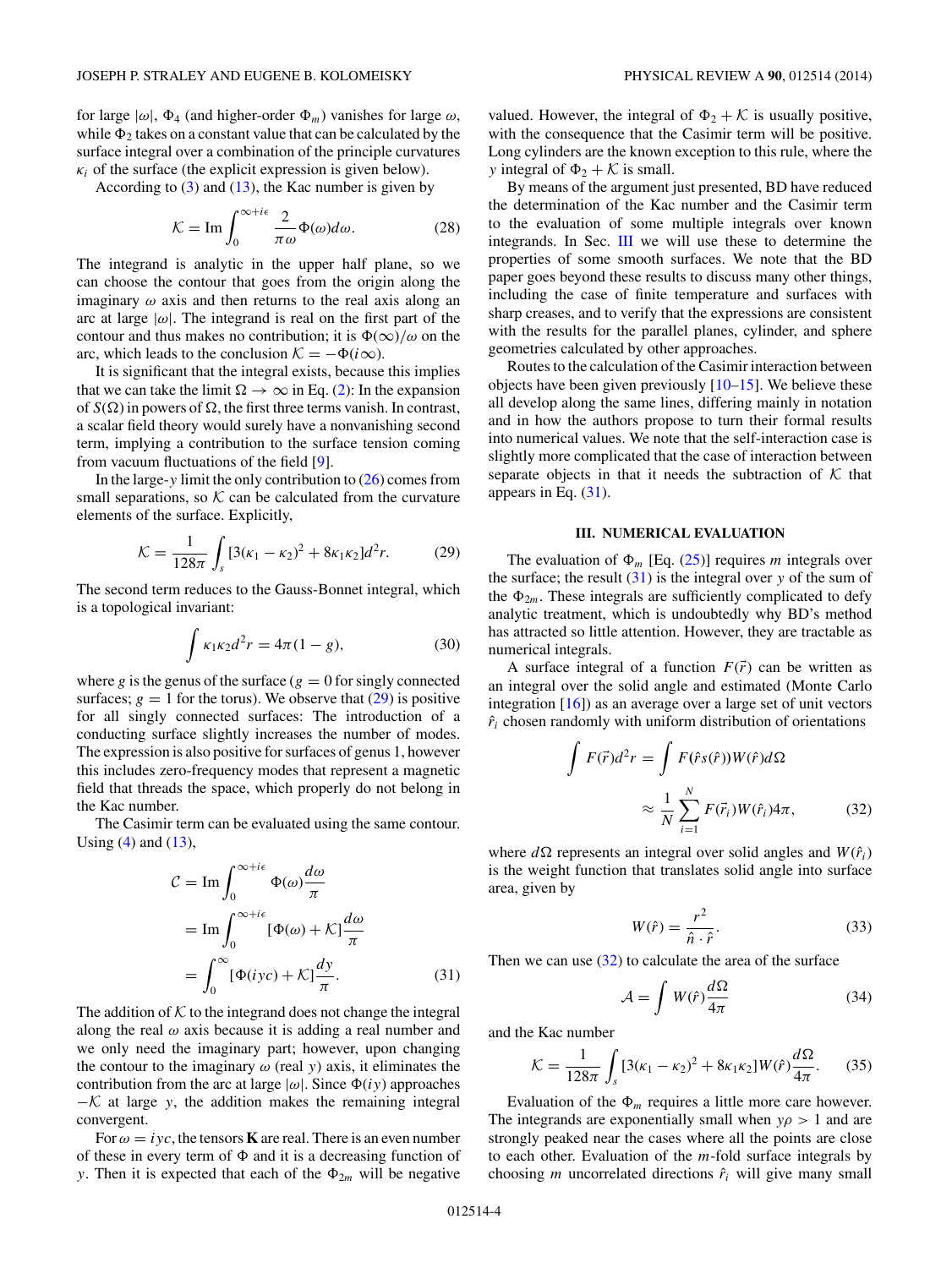The resolution of this problem  $[16]$  is choose the random vectors  $\hat{r}_i$  from a joint distribution that emphasizes the small separation case, with a corresponding weight function  $W(\hat{r})$ . This can be viewed as a change in variables in the integration. For example, consider the integral

$$
\int \frac{d\Omega}{\sqrt{1 - (\hat{z} \cdot \hat{r})^2}} = \int_0^{2\pi} d\phi \int_0^{\pi} \frac{\sin \theta \, d\theta}{\sqrt{1 - \cos^2 \theta}}. \quad (36)
$$

In the first form, the integrand becomes arbitrarily large and evaluating it by choosing uniformly distributed  $\hat{r}$  is not going to work well; in the second form randomly sampling *φ* and *θ* is not a uniform distribution on the sphere, but the integrand is bounded (now regarding the  $\sin \theta$  to be part of the integrand).

Consider first  $\Phi_2$ . According to [\(25\)](#page-2-0)–[\(27\)](#page-2-0) it has the form

$$
\Phi_2(iy) = \int dS_1 \int dS_2 (1 + y\rho) \frac{(\hat{n}_1 \cdot \vec{\rho})(\hat{n}_2 \cdot \vec{\rho})y^2}{4\pi^2 \rho^4} \times \exp(-2y\rho).
$$
\n(37)

The integrand appears to be divergent for  $\rho \to 0$  (that is, when  $\vec{r}_1$  and  $\vec{r}_2$  are close to each other); however, in this limit  $\vec{\rho}$ almost lies on the surface and thus is nearly perpendicular to the surface normals  $\hat{n}_1$  and  $\hat{n}_2$ . The result is that the integrand is bounded. Calling the integrand  $F(\hat{r}_1, \hat{r}_2)$ , the integral can be rewritten as an integral over solid angles

$$
\Phi_2 = \int d\Omega_1 \int d\Omega_2 F(\hat{r}_1, \hat{r}_2) W(\hat{r}_1) W(\hat{r}_2)
$$
  
= 
$$
\iint d\Omega_1 F(1, 2) W(1) W(2) \sin(\theta) d\theta d\phi, \quad (38)
$$

where in the second equation we have written  $\hat{r}_2$  in terms of the spherical angles relative to the direction  $\hat{r}_1$ . The second form of the integral suggests that we can evaluate it by averaging over  $(\theta_i, \phi_i)$  randomly and uniformly distributed (thus making the factor  $\sin \theta$  part of the integrand); however, the integrand is exponentially small for  $\rho y \gg 1$ , so only the region of small  $\rho$  is important. This is equivalent to the region of small  $\theta$  since  $\rho \approx r_1 \theta$  in this limit. Therefore, we replace  $\theta$  by a new variable *Q* defined by

$$
Q = \frac{\sin(\theta/2)(1 + 2yr_1)}{1 + 2yr_1 \sin(\theta/2)},
$$
\n(39)

which has the features that  $\theta = 0$  corresponds to  $Q = 0, \theta = \pi$ corresponds to  $Q = 1$ , and for  $yr_1 \gg 1$ ,  $Q = 1/2$  means *yr*<sub>1</sub> sin( $\theta$ /2)  $\approx$  1 (and thus  $\theta$  small and *y* $\rho \approx$  1). It follows from these properties that changing variables from *θ* to *Q* gives a new integral for which the integrand makes a significant contribution over about half the range of integration. Randomly sampling  $Q$  and  $\phi$  involves averaging many numbers of about the same size, where randomly sampling *θ* and *φ* would be the average of a few very large numbers and many small ones. Calculating the other  $\Phi_m$  benefits from this same idea because in the large-*y* limit the contribution is dominated by the configurations for which all of the  $\hat{r}_i$  are close to each other.

### **IV. MODEL FOR THE CASIMIR TERM**

The Casimir term is an interaction between different parts of a surface (rather than a sum of local contributions, like the Kac number). The ratio  $1/\mathcal{C}$  is a length that in some way characterizes the size of the object, but it does not seem to be related to the obvious metrics, such as the ratio of volume to area or the root-mean-square separation of points on the surface or the surface integral of the average curvature. We give examples for various shapes in the next section; we find that the leading term  $C_2$  usually is the most important contribution, so the Casimir term is almost the result of a pairwise interaction between points on the object. The explicit form for the Casimir term given by BD is sufficiently complicated that it is difficult to anticipate what features of a surface contribute to it. This led us to construct a geometric quantity  $G$  that is similar to  $C$  over a wide range of geometries.

The effect of the tensor  $\mathbf{K}$  [\(21\)](#page-1-0) vanishes when the surfaces at *R* and *r* belong to the same plane because in this case the field created by the current at  $\vec{r}$  is perpendicular to the surface at *R* and thus induces no surface current in response. This counteracts the large interaction between nearby points that might be expected. These observations suggest that curvature of the surface is important to the Casimir term.

We have constructed a representation capturing these properties in the form of a double integral over the surface of an integrand that depends on the separation *ρ* of point pairs. To get the right scaling with size, the integrand must scale as  $\rho^{-5}$ . The example of (37) suggests one way to avoid a divergence of the integral at small *ρ* is to have a numerator with four powers of factors such as  $\hat{n} \cdot \hat{\rho}$ . Symmetry and the requirement that parallel planes attract leave few choices and the only one that works at all well is

$$
\mathcal{G} = -0.007 \int d^2 r \int d^2 r' (\hat{n} \cdot \hat{\rho}) (\hat{n}' \cdot \hat{\rho}) (\hat{n} \cdot \hat{n}')
$$
  
 
$$
\times \frac{(\hat{n} \cdot \hat{\rho})^2 + (\hat{n}' \cdot \hat{\rho})^2}{\rho^5}.
$$
 (40)

The prefactor has been chosen to match the numerical results for C in the case of a sphere of radius  $R: \mathcal{G} = 0.046/R = C$ . However, it works reasonably well for other geometries: For parallel planes with separation *D* the value of  $\mathcal{G}/\mathcal{A} =$  $-0.0126/D^3$ , to be compared with the Casimir interaction  $C/A = -\pi^2/720D^3 = -0.0137/D^3$ . For the infinite cylinder, the value of  $G$  per unit length is zero (as is  $C_2$ ), while the Casimir term per unit length is small and negative.

We ascribe no physical meaning to  $G$  beyond that just given; it is just a geometrical quantity. However, it is much easier to calculate than C.

#### **V. RESULTS**

In this section we report the numerical results for some simple shapes: an ellipsoid of revolution, a circular cylinder with hemispherical caps, a torus, a drum (parallel circular disks joined with part of a torus), and a cube with rounded corners and edges. For comparison please recall that for a sphere of radius *R* the Kac number is 0*.*25 and the Casimir term is 0*.*04618*/R* and for an infinite cylinder of radius *R* the Kac number per unit length is  $3/64R = 0.0469/R$  and the Casimir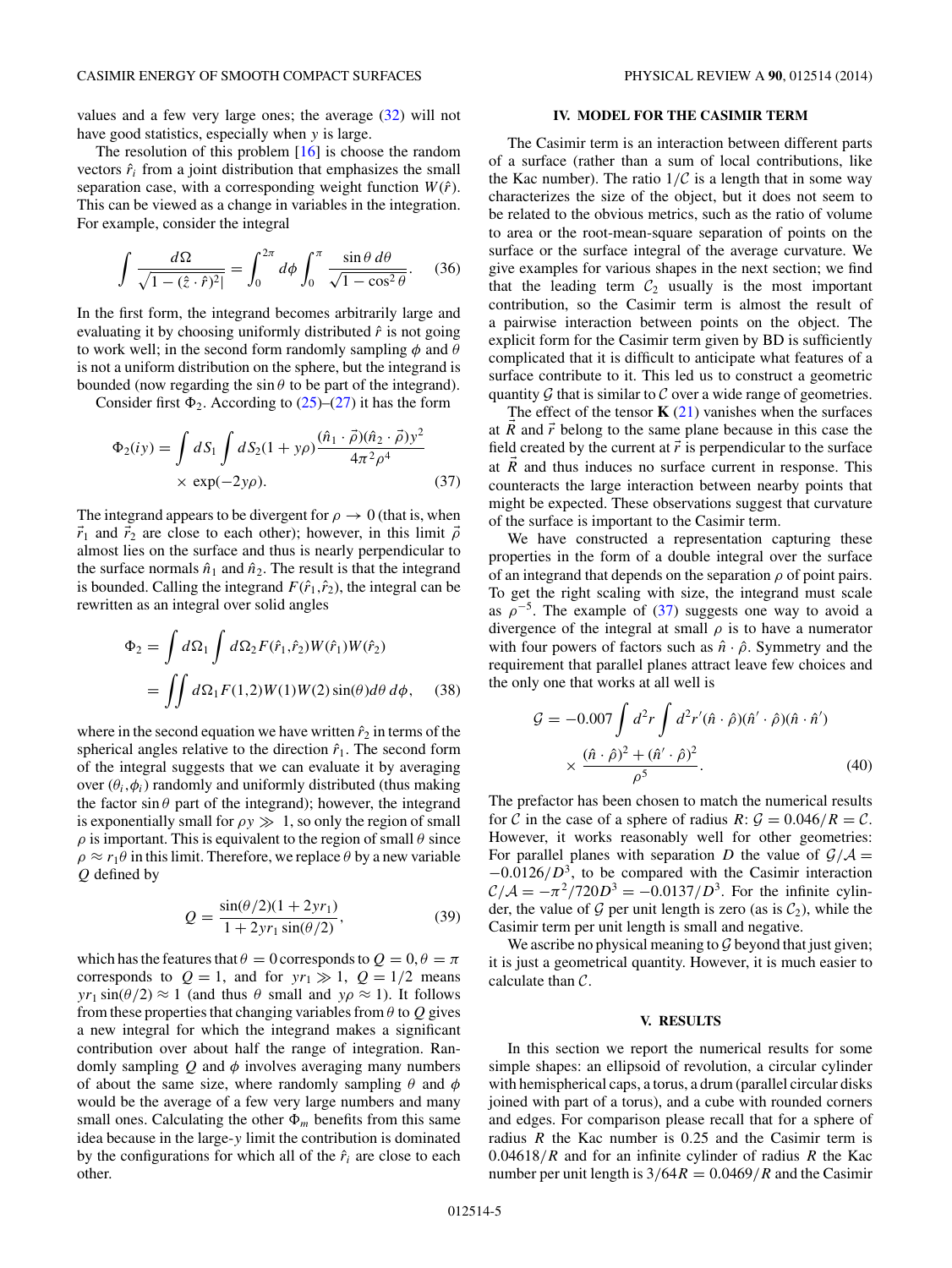<span id="page-5-0"></span>TABLE I. Cylinder of unit radius and length *b*. We list the surface area A, Kac number K, the two-point approximation  $C_2$ , the fourpoint approximation  $C_4$ , the Casimir term  $C_4$ , and the geometric model function  $G$ , for various values of  $b$ .

| h   | А     | К     | $\mathcal{C}_2$ | $\mathcal{C}_4$ | C     | G     |
|-----|-------|-------|-----------------|-----------------|-------|-------|
| 0.1 | 13.19 | 0.254 | 0.0557          | $-0.0008$       | 0.055 | 0.046 |
| 0.2 | 13.82 | 0.259 | 0.0586          | $-0.0009$       | 0.058 | 0.047 |
| 0.4 | 15.08 | 0.269 | 0.0602          | $-0.0010$       | 0.059 | 0.048 |
| 0.6 | 16.34 | 0.278 | 0.0612          | $-0.0013$       | 0.060 | 0.049 |
| 0.8 | 17.60 | 0.288 | 0.0623          | $-0.0016$       | 0.061 | 0.049 |
| 1.0 | 18.85 | 0.297 | 0.0627          | $-0.0019$       | 0.061 | 0.050 |
| 2.0 | 25.14 | 0.344 | 0.0645          | $-0.0035$       | 0.061 | 0.050 |
| 4.0 | 37.71 | 0.438 | 0.0669          | $-0.0070$       | 0.060 | 0.051 |
| 8.0 | 62.78 | 0.624 | 0.0700          | $-0.014$        | 0.056 | 0.050 |

term per unit length is <sup>−</sup>0*.*01356*/R*2. The interaction energy per unit area of parallel planes with separation *D* is given by a Casimir term  $-\pi^2/720D^3 = -0.014/D^3$ .

We believe the numerical values to be accurate to the number of places given. In most cases  $C_2$  is the dominant term, though we note again that for the infinite cylinder  $C_2/L = 0$ , so the higher-order terms are necessarily relevant. We have calculated  $C_2$ ,  $C_4$ , and  $C_6$  for all geometries, but suppressed the reporting of  $C_6$  when it turned out to be negligibly small.

For the case of the sphere, we find  $C = C_2 + C_4 + C_6 =$  $0.0497 - 0.0008 - 0.0000 = 0.048 \pm 0.001$ . Although this agrees well with the accepted value, we note that it is also an easier calculation than most that we report since the radius and curvature are constant.

## **A. Cylinder with spherical caps**

The Casimir energy per unit length for an infinite cylinder is negative, while the Casimir energy for the sphere is positive. As a way of seeing how the two limits are connected, we considered a cylinder of length *b* and unit radius, with hemispherical caps on the ends. For this object the area is given by

$$
\mathcal{A} = 2\pi(2+b) \tag{41}
$$

and the Kac number [\(29\)](#page-3-0) is

$$
\mathcal{K} = \frac{16 + 3b}{64}.\tag{42}
$$



FIG. 1. (Color online) Casimir term for the torus, as a function of its major radius *R* (the minor radius is unity).

TABLE II. Torus of unit minor radius and major radius *R*. The columns report the same quantities as in Table I.

| $\overline{R}$ | $\mathcal{A}$ | ĸ     | $\mathcal{C}_{2}$ | $\mathcal{C}_4$ | $\mathcal{C}_{6}$ | C       | G     |
|----------------|---------------|-------|-------------------|-----------------|-------------------|---------|-------|
| 2.0            | 79.0          | 0.68  | 0.040             |                 | $-0.112 - 0.040$  | $-0.11$ | 0.025 |
| 3.0            | 118.0         | 0.94  | 0.031             | $-0.146$        | $-0.047$          | $-0.16$ | 0.017 |
| 4.0            | 158.0         | 1.217 | 0.029             | $-0.188$        | $-0.060$          | $-0.22$ | 0.014 |
| 5.0            | 197.0         | 1.50  | 0.028             | $-0.232$        | $-0.073$          | $-0.28$ | 0.010 |
| 6.0            | 237.0         | 1.79  | 0.029             | $-0.275$        | $-0.087$          | $-0.33$ | 0.009 |
| 8.0            | 316.0         | 2.37  | 0.035             | $-0.364$        | $-0.116$          | $-0.44$ | 0.007 |
| 10.0           | 395.0         | 2.96  | 0.040             |                 | $-0.455 -0.141$   | $-0.56$ | 0.006 |

We considered various values for *b*, as listed in Table I. This table can be simply summarized:  $\mathcal C$  is small and nearly constant over the range of *b* considered,  $C_2$  is the dominant contribution to  $\mathcal{C}$ , and  $\mathcal{G}$  is a good approximation to  $\mathcal{C}$ .

The case  $b = 0$  is the sphere and the case of an infinite cylinder is relevant to the large- $b$  limit. For large  $b$ ,  $C_2$  is only growing slowly, if at all, while  $C_4$  is negative and proportional to *b*. This is consistent with what is known about the infinite cylinder, for which the Casimir term per unit length is negative. For very large  $b, C$  is expected to go negative due to  $C_4$  and higher-order terms, but this is not apparent from the table.  $C_2$ and  $G$  have a finite positive value from the ends and get only a small contribution from the cylindrical part of the object; it will be a positive quantity for all *b*.

### **B. Torus**

The torus is described in parametric form by

$$
x = (R + \cos \theta) \cos \phi,
$$
  
\n
$$
y = (R + \cos \theta) \sin \phi,
$$
  
\n
$$
z = \sin \theta,
$$
\n(43)

where the major radius *R* has to be larger than the minor radius (which has been chosen to be unity) and greater than 2 if we are to avoid regions with large curvature (see Fig. 1). The area



FIG. 2. (Color online) Casimir term for the drum of radius *R* and height 2. For *R* less than 3, the curved region is dominating the energy, which increases because the area of the curved region is increasing. For large *b* the attraction between the parallel faces is more important, with the result that the Casimir term decreases and goes negative. For  $R = 10$  the Casimir term is approximately that of a pair of parallel disks with area  $\pi R^2$ , which would give  $C_{\text{approx}} = -\pi^3 R^2 / 5760 = -0.54.$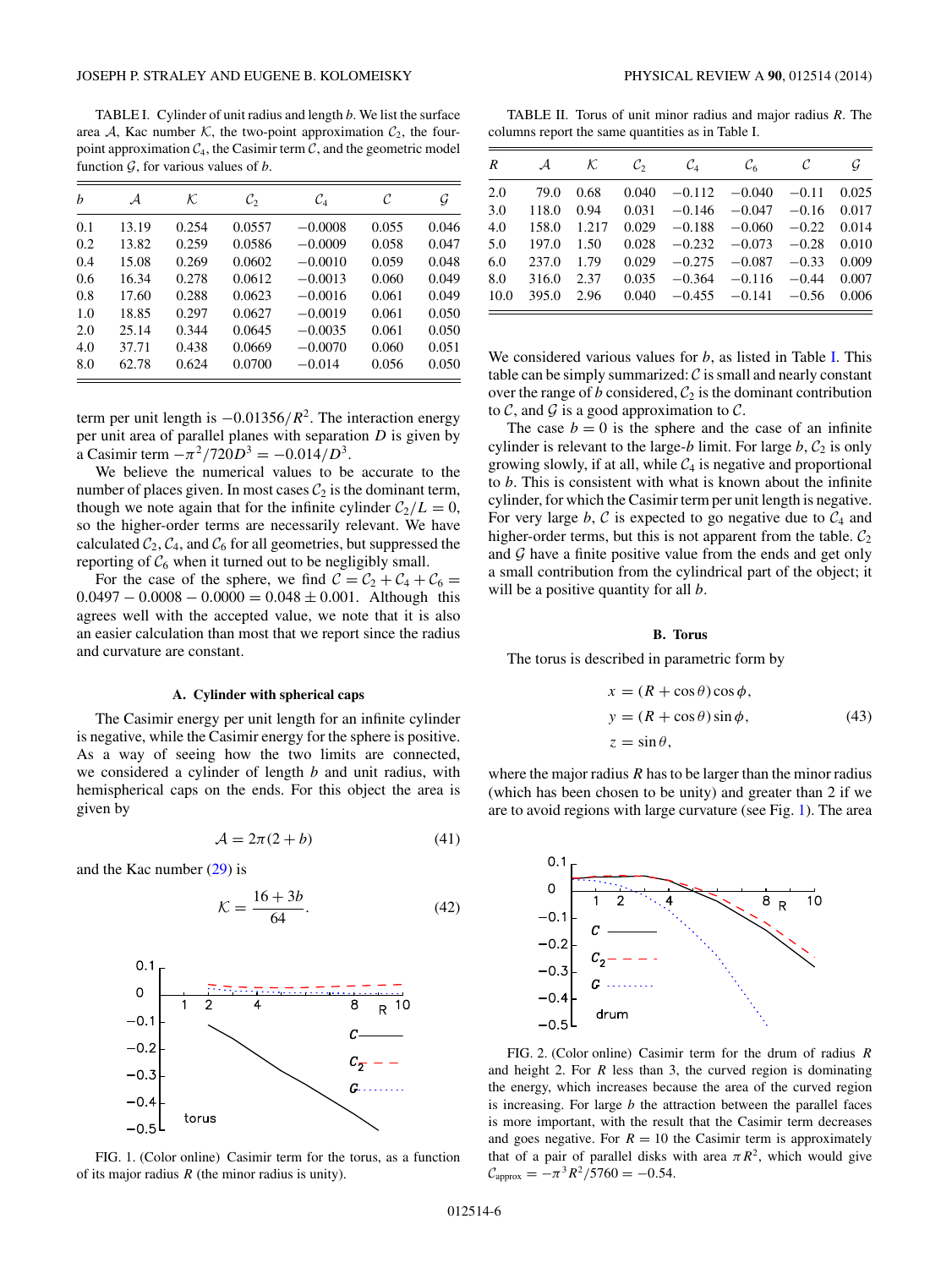TABLE III. Drum, made of disks of radius *R* and spaced two units apart.

| R    | ${\cal A}$ | К.     | $\mathcal{C}_2$ | $\mathcal{C}_4$ | C        | G        |
|------|------------|--------|-----------------|-----------------|----------|----------|
| 0.05 | 13.6       | 0.2509 | 0.0487          | $-0.0008$       | 0.048    | 0.045    |
| 0.2  | 16.8       | 0.2588 | 0.0488          | $-0.0008$       | 0.048    | 0.043    |
| 0.3  | 19.0       | 0.2666 | 0.0495          | $-0.0009$       | 0.048    | 0.042    |
| 0.5  | 24.0       | 0.2856 | 0.0512          | $-0.0012$       | 0.050    | 0.042    |
| 1.0  | 39.0       | 0.3438 | 0.0554          | $-0.0021$       | 0.053    | 0.039    |
| 2.0  | 77.0       | 0.4767 | 0.0586          | $-0.0045$       | 0.054    | 0.021    |
| 3.0  | 128.0      | 0.6173 | 0.0555          | $-0.0076$       | 0.057    | $-0.015$ |
| 4.0  | 192        | 0.7598 | 0.041           | $-0.011$        | 0.040    | $-0.07$  |
| 5.0  | 268        | 0.9062 | 0.016           | $-0.015$        | 0.001    | $-0.15$  |
| 6.0  | 357.0      | 1.0509 | $-0.018$        | $-0.019$        | $-0.037$ | $-0.24$  |
| 8.0  | 572.0      | 1.3417 | $-0.117$        | $-0.027$        | $-0.144$ | $-0.49$  |
| 10.0 | 839.0      | 1.6375 | $-0.244$        | $-0.036$        | $-0.28$  | $-0.82$  |

is  $A = 4\pi^2 R$  and the value of [\(29\)](#page-3-0) is

$$
\mathcal{K} = \frac{3\pi R^2}{32\sqrt{R^2 - 1}}.
$$
\n(44)

Balian and Duplantier note that this counts a static magnetic field as a mode, which in some contexts is incorrect. In comparing the results to those for other shapes (Table  $\mathbf{II}$ ), it should be noted that the distance around the torus is approximately  $L = 2\pi R$  and that it is this dimension that best corresponds to the parameter *b* for the cylinder and ellipsoid. The Kac number is minimum ( $3\pi/16$ ) for  $R = \sqrt{2}$ . The torus is similar to the cylinder, especially when *R* is large. Accordingly, the Casimir term is negative and nearly proportional to the circumference:  $C \approx -0.009 \times 2\pi R$ . The leading term  $C_2$  increases with  $R$ , but not as fast as the length itself. The function  $G$  is small and positive and similar to  $C_2$ , but these are not good approximations to  $C$ .

## **C. Drum**

This object consists of a pair of parallel disks of radius *R*, joined at their boundaries by the external part of a torus with unit minor radius (see Fig. [2\)](#page-5-0). For  $R = 0$  it is a sphere of unit



FIG. 3. (Color online) Casimir term for the ellipsoid with semiaxes *b,*1*,*1. For large *b* the Casimir term per unit length is comparable to that for an infinite cylinder. However, for small *b* (the limit of extremely oblate ellipsoids), the energy is diverging positive, rather than going negative: Apparently the curvature of the rim of the ellipsoidal disk is a more important effect than the attraction between the two nearly parallel faces.

TABLE IV. Ellipsoid of revolution, with axes 1, 1, and *b*.

| b    | А     | $\cal K$ | $\mathcal{C}_2$ | $\mathcal{C}_4$ | $\mathcal{C}_6$ | C     | G     |
|------|-------|----------|-----------------|-----------------|-----------------|-------|-------|
| 0.2  | 6.87  | 1.65     | 1.26            | $-0.076$        | $-0.004$        | 1.18  | 2.02  |
| 0.3  | 7.39  | 0.805    | 0.414           | $-0.0815$       | $-0.001$        | 0.33  | 0.33  |
| 0.4  | 8.00  | 0.51     | 0.196           | $-0.013$        | $-0.0004$       | 0.18  | 0.24  |
| 0.5  | 8.67  | 0.379    | 0.118           | $-0.0211$       | $-0.0002$       | 0.096 | 0.13  |
| 0.6  | 9.39  | 0.314    | 0.083           | $-0.003$        | $-0.0001$       | 0.08  | 0.087 |
| 0.8  | 10.93 | 0.261    | 0.057           | $-0.001$        | $\Omega$        | 0.056 | 0.054 |
| 1.0  | 12.57 | 0.250    | 0.0497          | $-0.001$        | 0.0             | 0.049 | 0.046 |
| 1.5  | 16.9  | 0.280    | 0.0527          | $-0.002$        | $-0.000$        | 0.051 | 0.050 |
| 2.0  | 21.5  | 0.336    | 0.062           | $-0.004$        | $-0.0001$       | 0.058 | 0.061 |
| 2.5  | 26.1  | 0.400    | 0.073           | $-0.007$        | $-0.0039$       | 0.062 | 0.075 |
| 3.0  | 30.9  | 0.467    | 0.085           | $-0.007$        | $-0.0005$       | 0.07  | 0.090 |
| 4.0  | 40.5  | 0.609    | 0.115           | $-0.017$        | $-0.0100$       | 0.083 | 0.12  |
| 6.0  | 60.0  | 0.899    | 0.175           | $-0.032$        | $-0.0023$       | 0.14  | 0.18  |
| 8.0  | 79.0  | 1.186    | 0.215           | $-0.050$        | $-0.0045$       | 0.16  | 0.26  |
| 10.0 | 99.0  | 1.49     | 0.29            | $-0.075$        | $-0.004$        | 0.21  | 0.32  |

radius, while for large *R* it approximates parallel planes with separation 2 (see Table III).

#### **D. Ellipsoid of revolution**

We defined the ellipsoid of revolution by the condition

$$
x^2 + y^2 + z^2/b^2 = 1,
$$
 (45)

where the ellipsoid has semiprincipal axes *b*, 1, and 1 (see Fig. 3). The minimum value for the Casimir term with unit transverse axis length occurs for the slightly prolate ellipsoid  $b = 1.1$ . However, if we fix the area or volume, the minimum value is for the sphere  $(b = 1)$  to the accuracy that we can determine this (see Table IV).

### **E. Cube with rounded corners and edges**

For large even *m*, the surface

$$
x^m + y^m + z^m = 1 \tag{46}
$$

is approximately the unit cube, but with rounded edges and corners (see Fig. 4). For large *m*, the area approaches 24. The results suggest that in the limit of large  $m$ ,  $K$  diverges proportional to *m*, while C diverges proportional to  $m^2$  (see Table  $V$ ). This conclusion is not in conflict with the calculation by Lukosz [\[17\]](#page-7-0), because he only considered the modes in the interior of a cube.



FIG. 4. (Color online) Casimir term for the soft-edged cube, as a function of the exponent *m*.